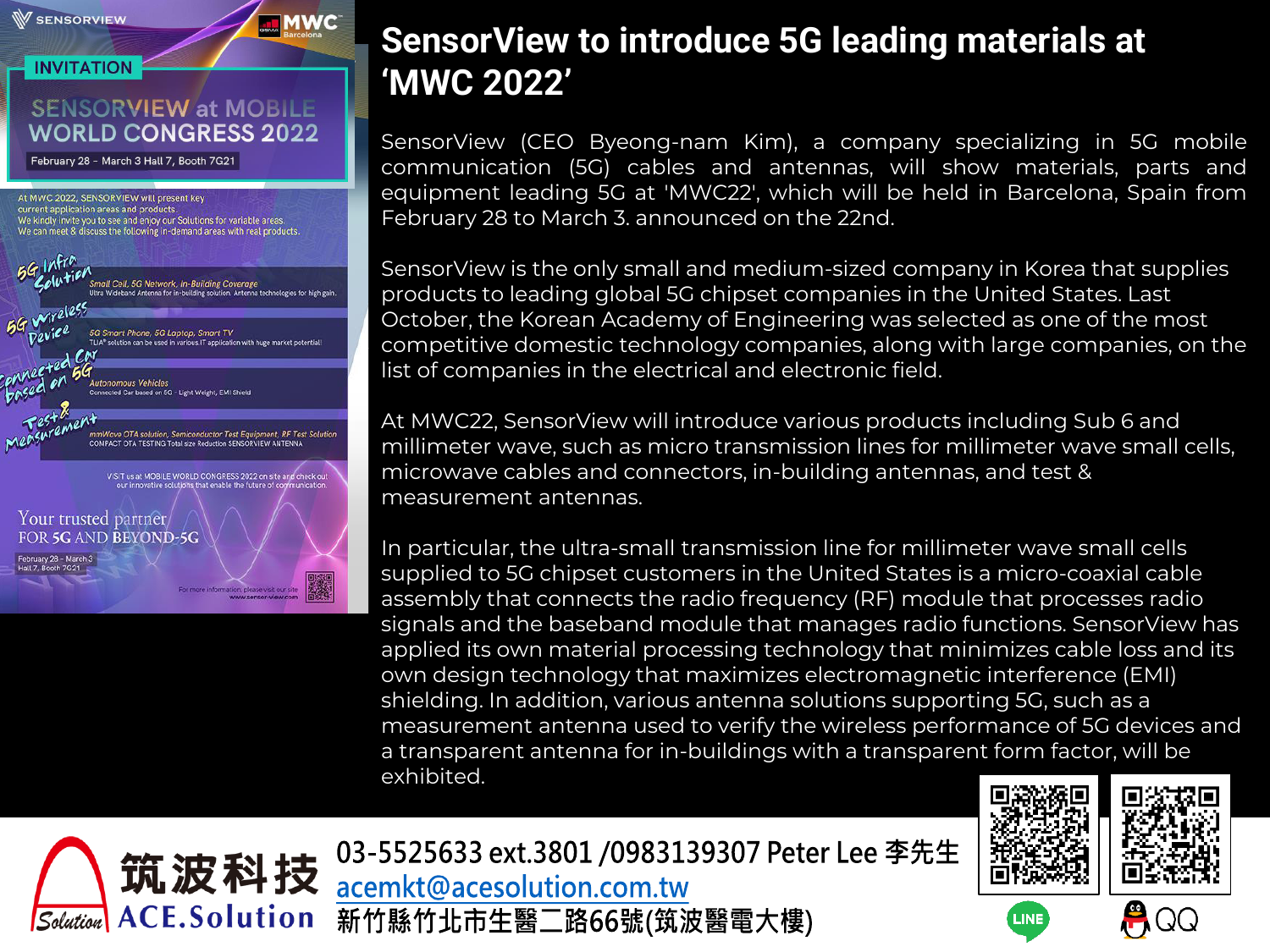



## **SENSORVIEW ATMOBILE WORLD CONGRESS**

At MWC 2022, SENSORVIEW will present key current application areas and products. We kindly invite you to see and enjoy our Solutions for variable areas. We can meet & discuss the following in-demand areas with real products.

VISIT us at MOBILE WORLD CONGRESS 2022 on site and check out our innovative solutions that enable the future of communication.

February 28 - March 3 Your trusted partner Hall 7, Booth 7G21 FOR 5G AND BEYOND-5G